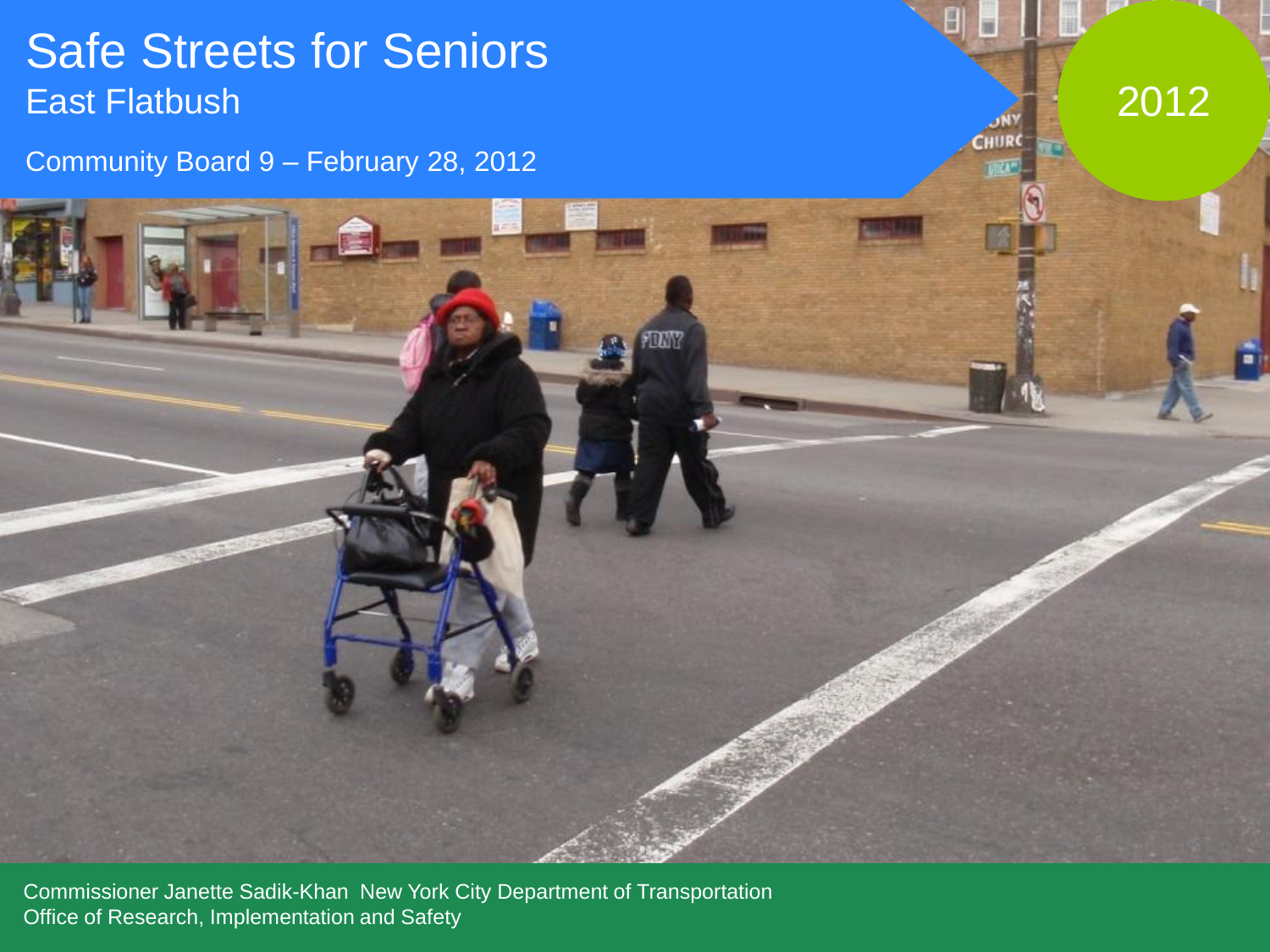### Pedestrian Fatality History

- Since 1990 pedestrian fatalities in NYC have decreased by 62 percent from 366 to 139 per year
- Pedestrians still account for more than 50 percent of all traffic fatalities

#### NYC Pedestrian Fatalities by Year

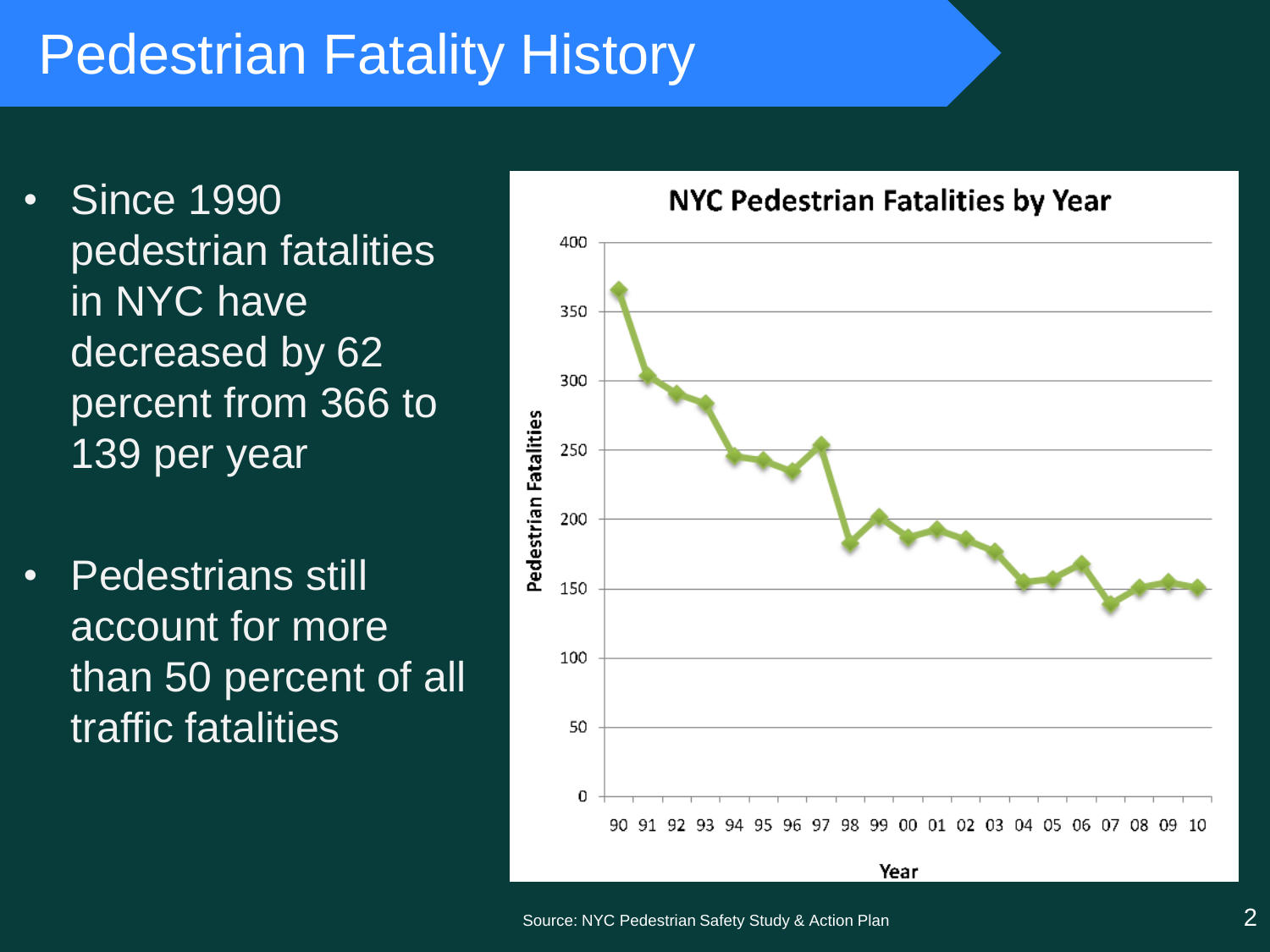#### Senior Pedestrians

- 12% of the population in NYC are seniors
- 36% of pedestrian traffic fatalities are seniors

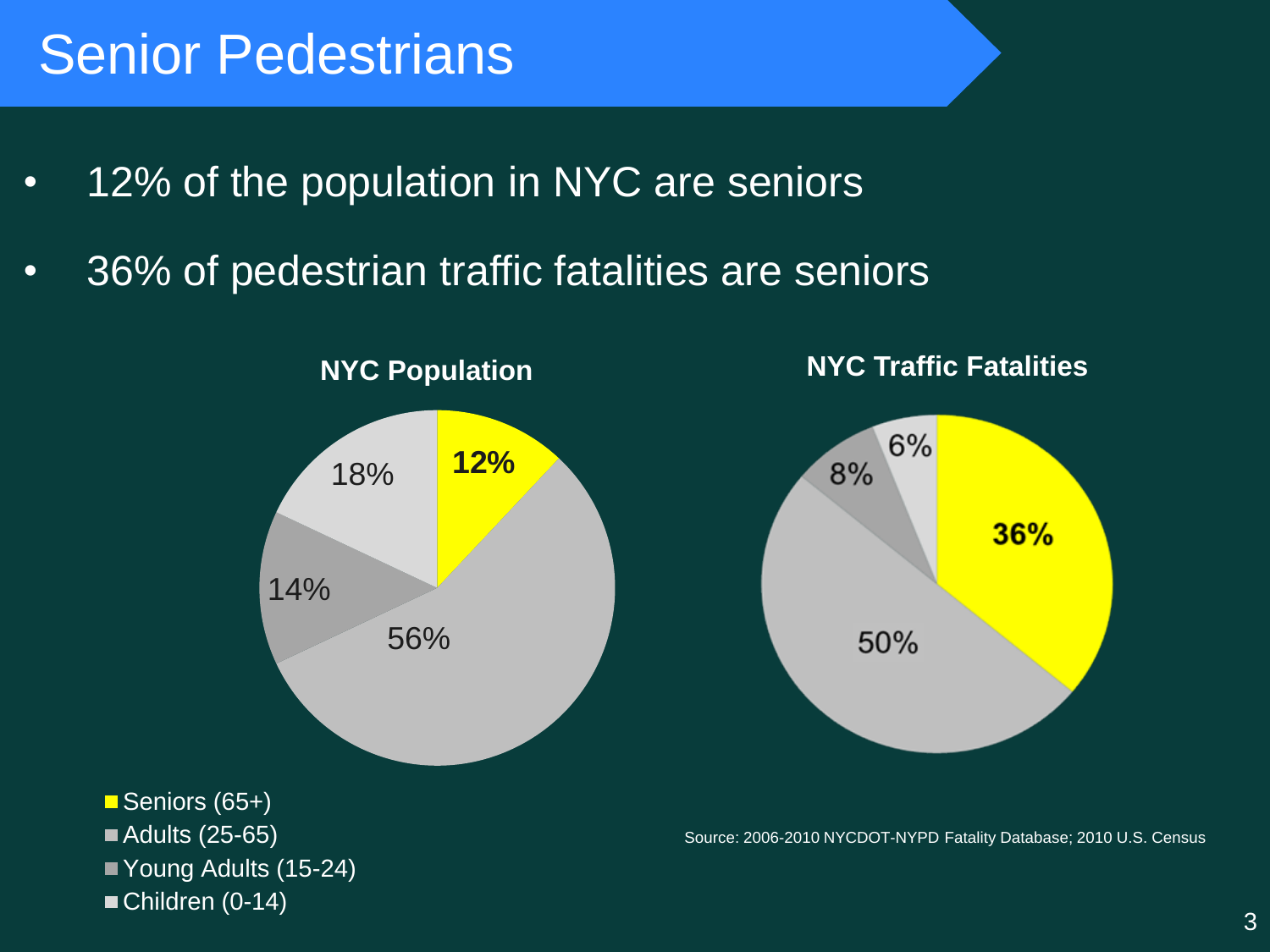#### NYC's Safe Streets for Seniors

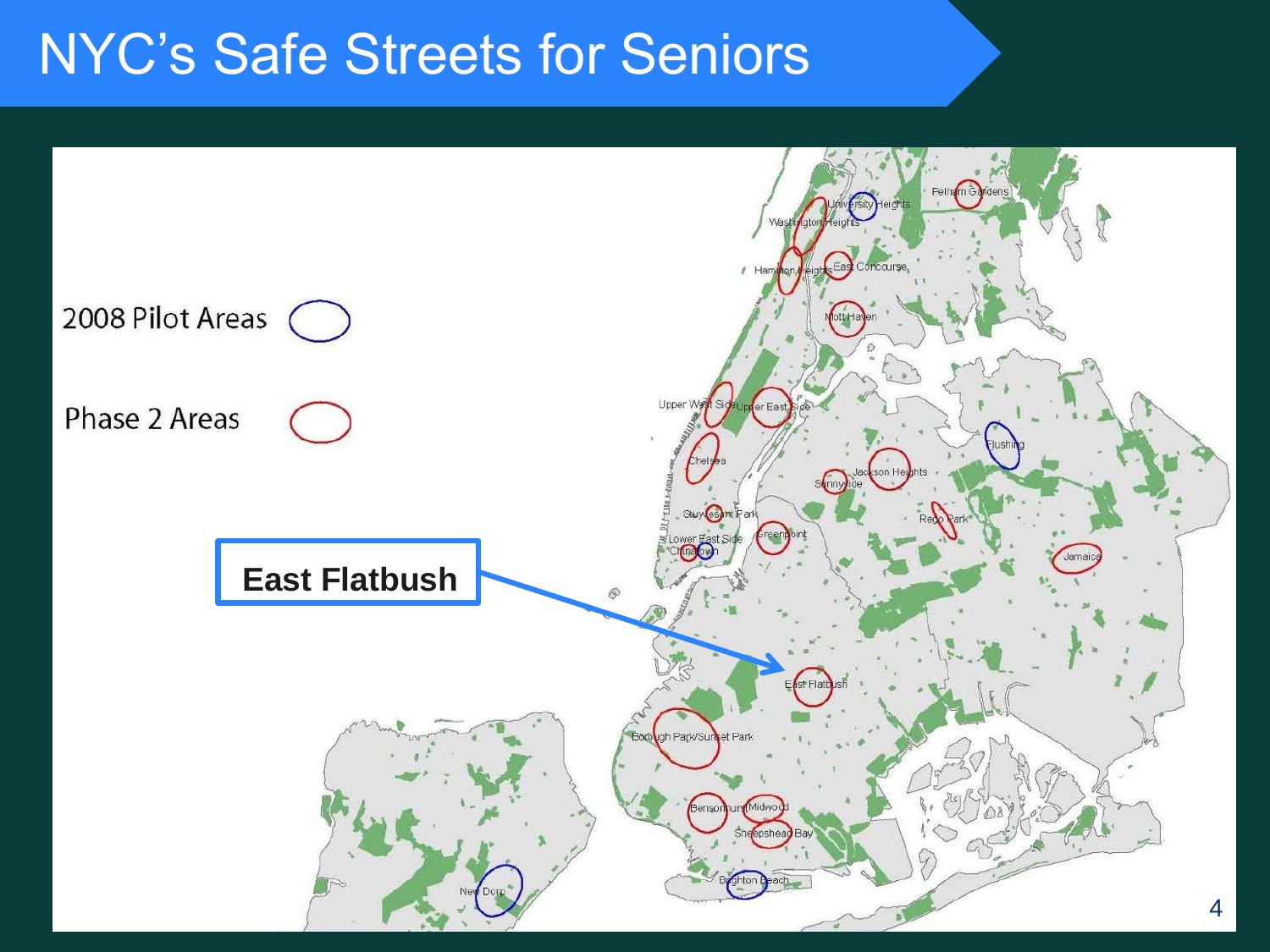#### East Flatbush Study Area



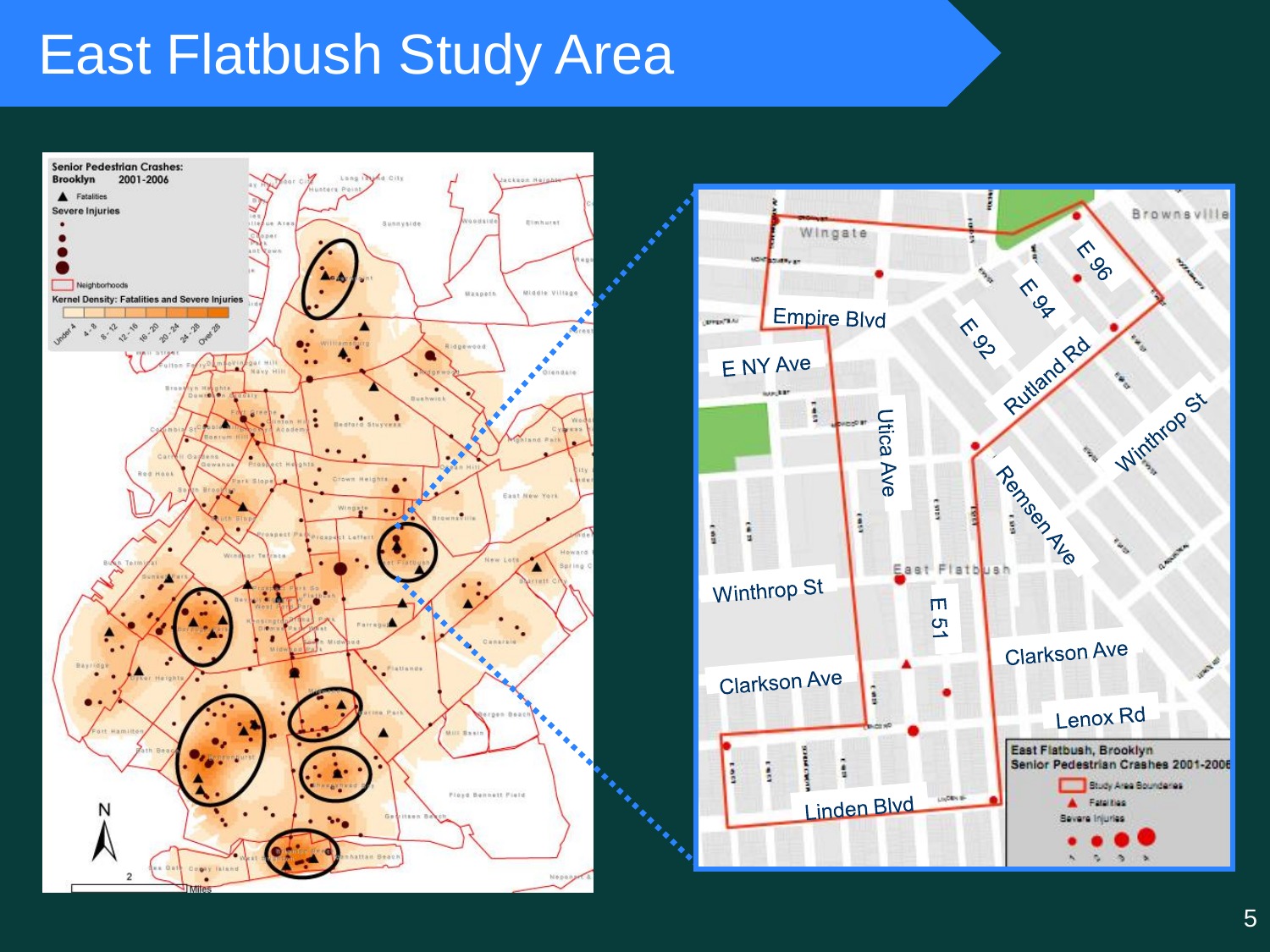#### Senior Pedestrian Issues

- Not enough time to cross the street
- Speeding vehicles
- Broken or missing pedestrian ramps
- Faded and missing markings
- Turning vehicles failing to yield



No pedestrian ramp at Utica Ave and Maple St Wide, unprotected crossings on Clarkson Ave 6

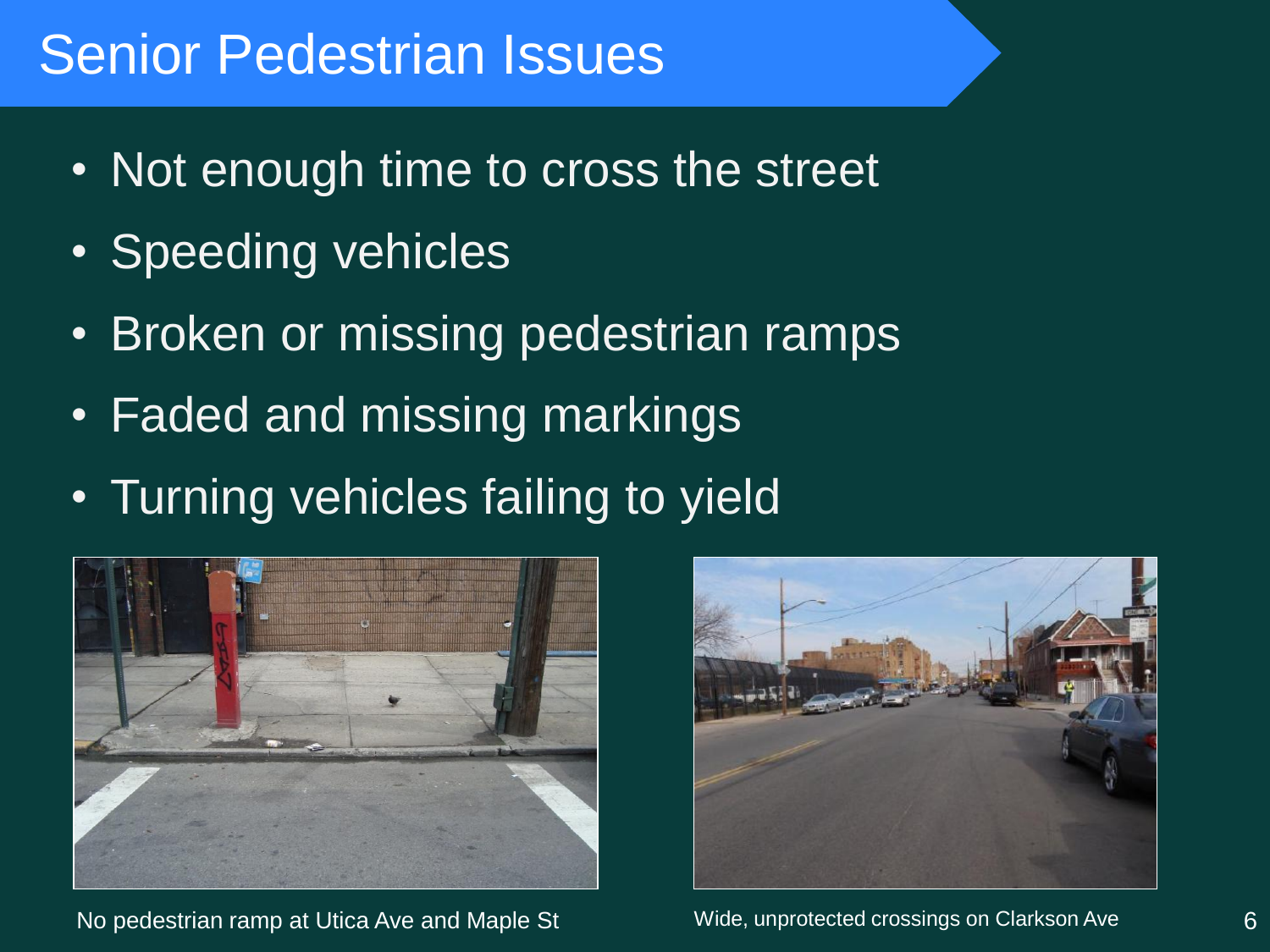## Summary of Improvements

#### **Redesign Plans:**

- Install parking stripe and painted center median along roads with excess capacity (e.g., Clarkson Ave, Montgomery St, and East New York Ave)
- Countdown signals wherever feasible (e.g., Utica Ave)
- Add benches for bus stops without shelters (DOT CityBench program)
- Upgrade crosswalks
- Advance stop bars
- Modify signal timing to accommodate a slower walking speed
- Add more time to cross wherever possible

#### Redesign Benefits:

- Better manages traffic flow
- Decreases speeding
- Maximizes pedestrian visibility
- Minimizes vehicle/pedestrian conflict

In the 2008 Senior pilot areas, pedestrian crashes decreased 20-60%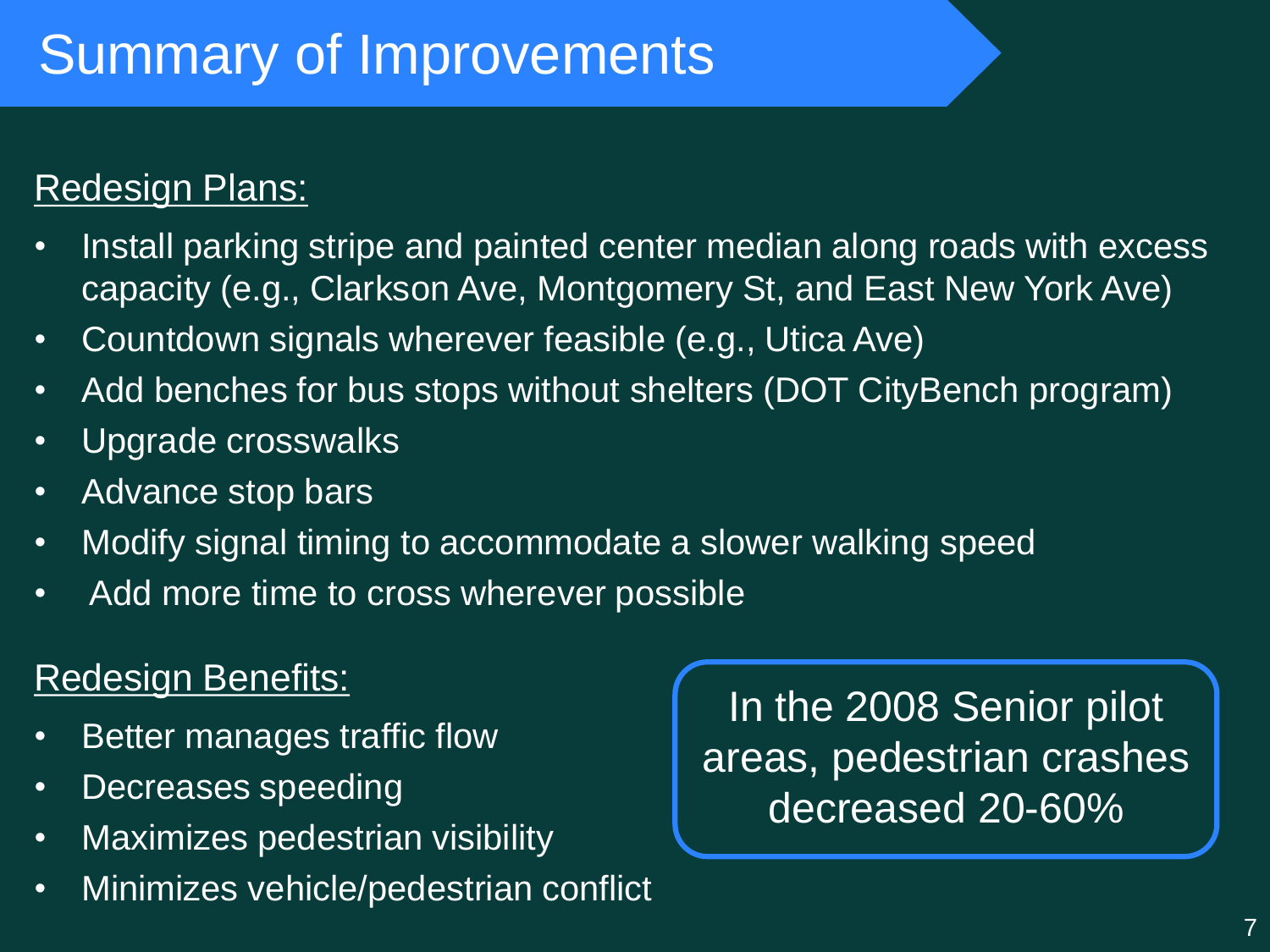### Example Site Design: Utica Ave

• 109 pedestrian crashes and 2 fatalities along Utica Avenue corridor (2006-2010)

Add high visibility crosswalks on Utica Ave and advance stop bars 10 feet before crossing



35-foot road: Add 12-foot parking lane stripe on Montgomery Street to discourage speeding and calm moving lanes

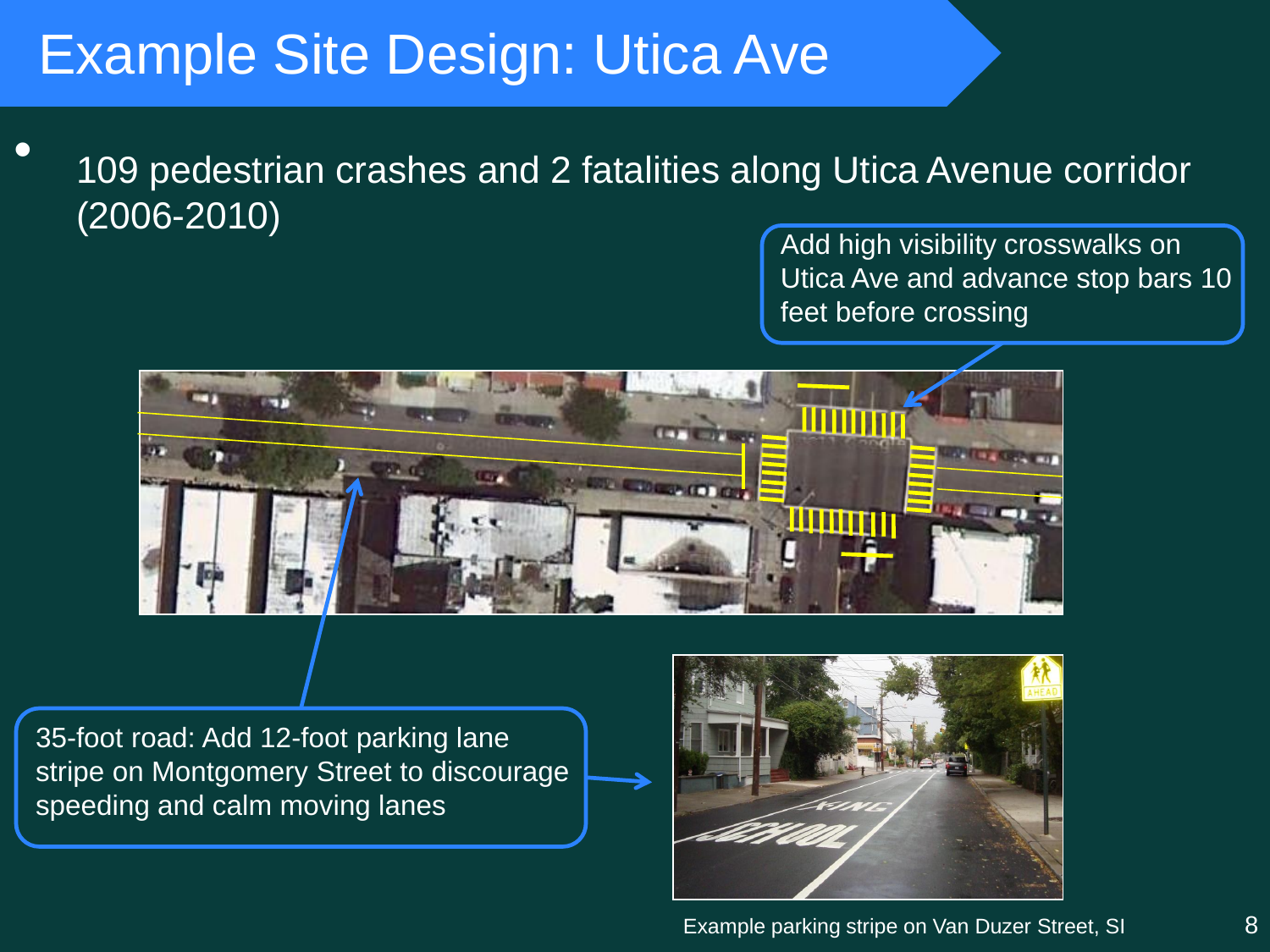### Example Site Design: Clarkson Ave

• 23 pedestrian crashes and one fatality along Clarkson Ave corridor (2006-2010)



50-foot road: Add 10-foot painted median, 10-foot parking lane stripe, and left turn bays on Clarkson Ave (9 blocks between Albany Ave and Utica Ave) to calm moving lanes



Similar design on Linden Blvd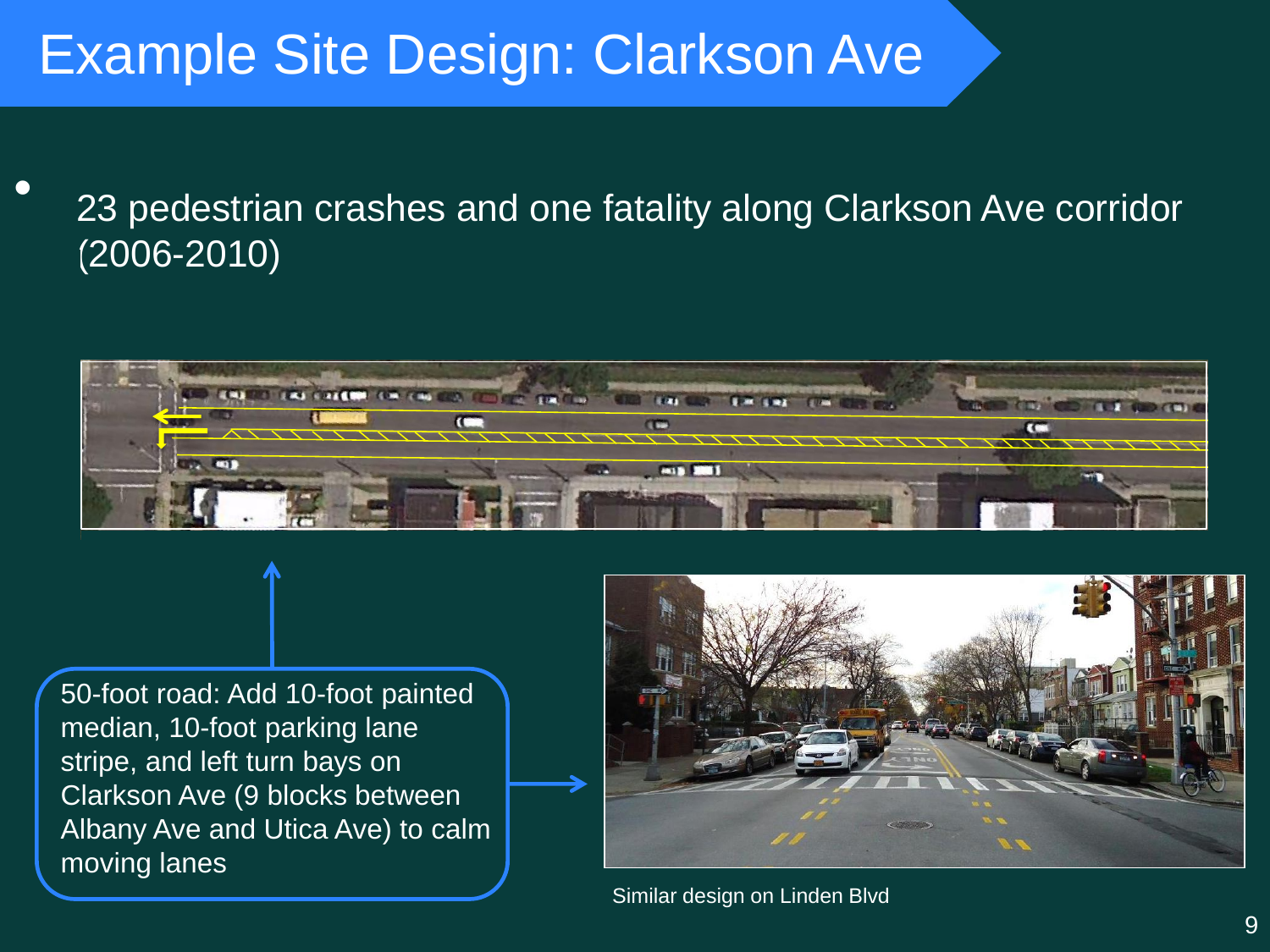### Project Timeline